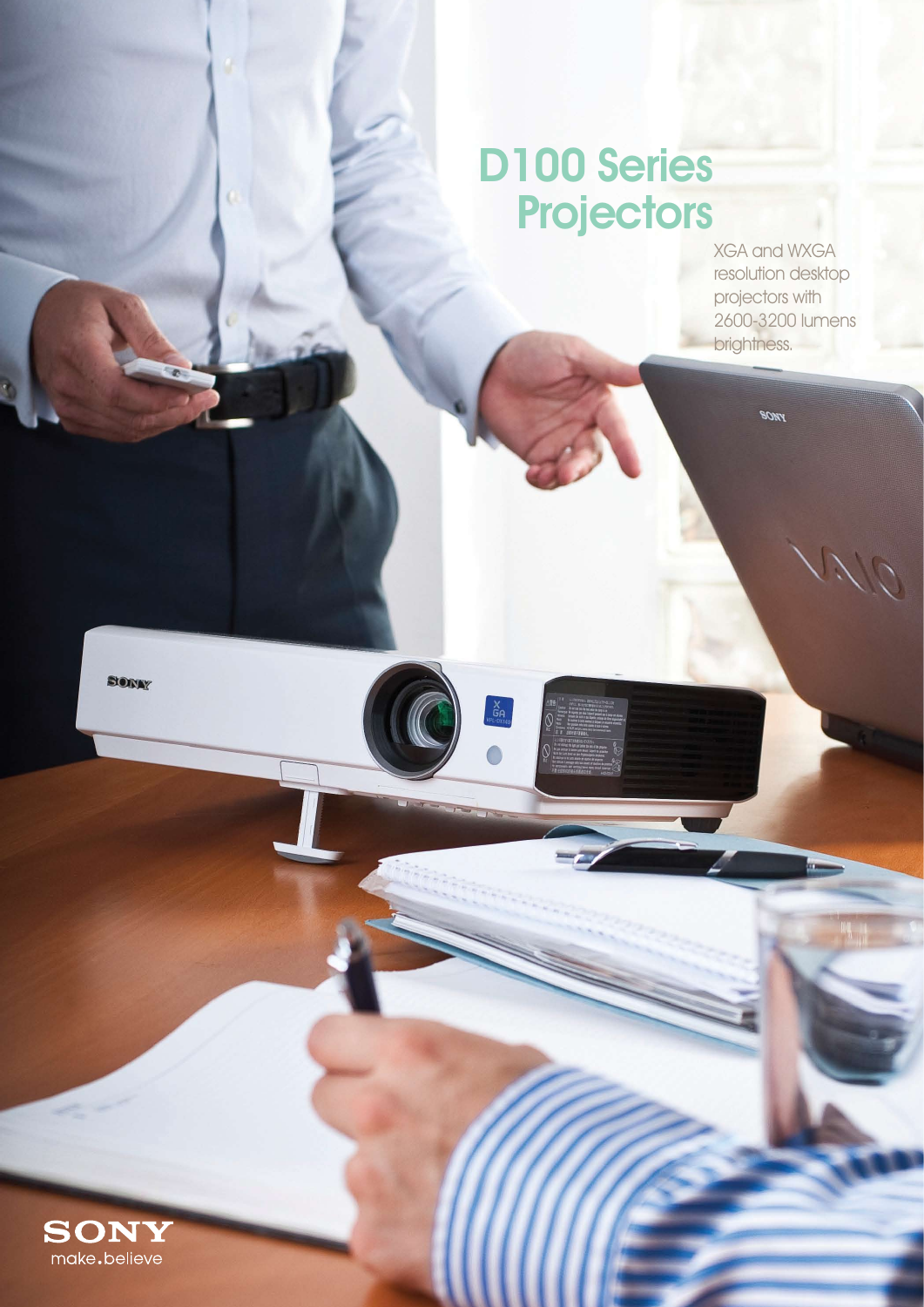Designed for corporates and small to medium businesses to enable them to work smarter and create business-driving impact, the new D100 Series projectors are the perfect desktop projectors delivering clear crisp, bright presentations in any corporate meeting room.

# WXGA and XGA resolution desktop projectors with 2600-3200 lumens brightness



Weighing just 2.5kg, these professional projectors give businesses the most practical balance of great performance, portable simplicity and are environmentally conscious. Easy to carry, set-up and power down, they are ideal for small to medium-sized rooms.

The DX120/DX125 deliver 2600lm colour brightness with a 1.47 - 1.77:1 throw ratio. The VPL-DW120/DW125 offer WXGA resolution at 2600lm colour brightness with a 1.44 - 1.87:1 throw ratio. The VPL-DX140/DX145 offer a step-up with 3200lm colour brightness and a 1.37-1.80:1 throw ratio.

The VPL-DX125, DW125 and DX145 models all have LAN/Wireless and USB connectivity as standard, allowing for network presentation, monitoring and control and PC-less presentation.

Furthermore, in common with all Sony projectors, the projectors feature the Sony BrightEra 3LCD inorganic panel technology that delivers higher picture quality, substantially brighter images, higher efficiency, better contrast, consistent colour stability and longer durability and usability.

All six models feature three brightness modes for different uses – High for presentations in bright meeting rooms (3200/2600/2600 colour brightness), Standard for everyday use (2300/1900/1900 colour brightness) and Low for video in darkened rooms (1900/1500/1700 colour brightness).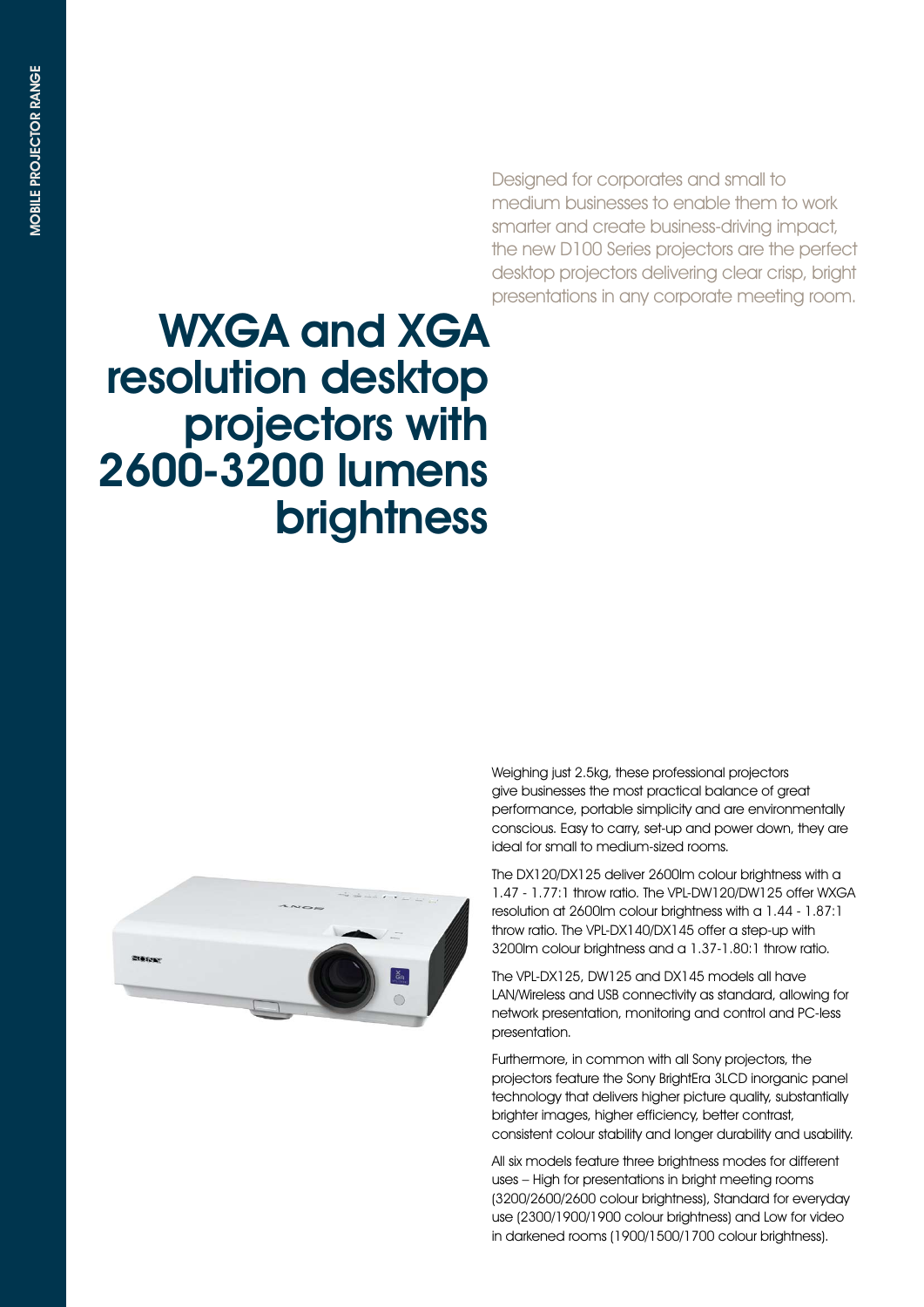# ECO Mode Key

Users can easily select power-saving ECO Modes. The most energy-efficient mode is accessible though a single button-push, with further adjustments available through an easily understood menu system.

# ECO Picture Mute - (Instant Off/Instant On)

The new ECO Picture Mute feature reduces power consumption down to 30%, saving cost and lamp hours. This feature can be used in the boardroom as instant off/instant Send content via a LAN 10 BASE-T/100 on in-between presentations. There is no need to power completely off and turn back on, which is time consuming.

### Auto Dimming Mode

The D100 Series projectors automatically adjust brightness depending on the image. Go PC-less with the VPL-DX125, DX145 The darker the image, the less energy used by the lamp. (Maximum 70% lamp power reduction based on the image.)

# ECO Lamp Dimming

These projectors (if this function is selected) can reduce power consumption and brightness by 10-15%. After a user preset time, the brightness and power consumption will reduce to 30% power usage, with instant 100% brightness returning as soon as a new signal input is detected.

### ECO Gauge

When the projector is shut down, an ECO achievement indication (gauge) appears to show the user how well they have used the projector. The more ECO features that have been used, the better the ECO green leaf mark. (Calculated by the use of ECO functions and actual lamp wattage.)

#### Network Presentation

BASE-TX or wirelessly via USB wireless LAN model that comes standard with the VPL-DX125, DX145 and DW125 models.

# USB Media View

and DW125 by using a USB flash drive for jpeg/.jpg/.bmp/.png/.tiff/.tif image files.

# Key Features **Contract Contract Contract Contract Contract Contract Contract Contract Contract Contract Contract Contract Contract Contract Contract Contract Contract Contract Contract Contract Contract Contract Contract C**

# XGA Resolution

The VPL-DX120, DX125, DX140 and DX145 have a native XGA (1024 x 768) 4:3 screen resolution panel, perfect for presentations direct from a laptop or PC.

# WXGA Resolution

The VPL-DW120 and VPL-DW125 have a native WXGA (1280 x 800) 16:10 screen resolution panel, perfect for presentations direct from a laptop or PC.

#### 7000 Hours Lamp Life

A new driving scheme reduces gap expansion which minimises brightness gradation. A new cooling system allows uniformity in the temperature of the glass bulb which prevents the glass from clouding.

### Vertical Keystone Adjustment

The projectors can correct keystone distortion by +/- 30% for perfect installation adjustment to the screen. (Note that since this is an electronic correction, it will reduce the picture quality slightly.)



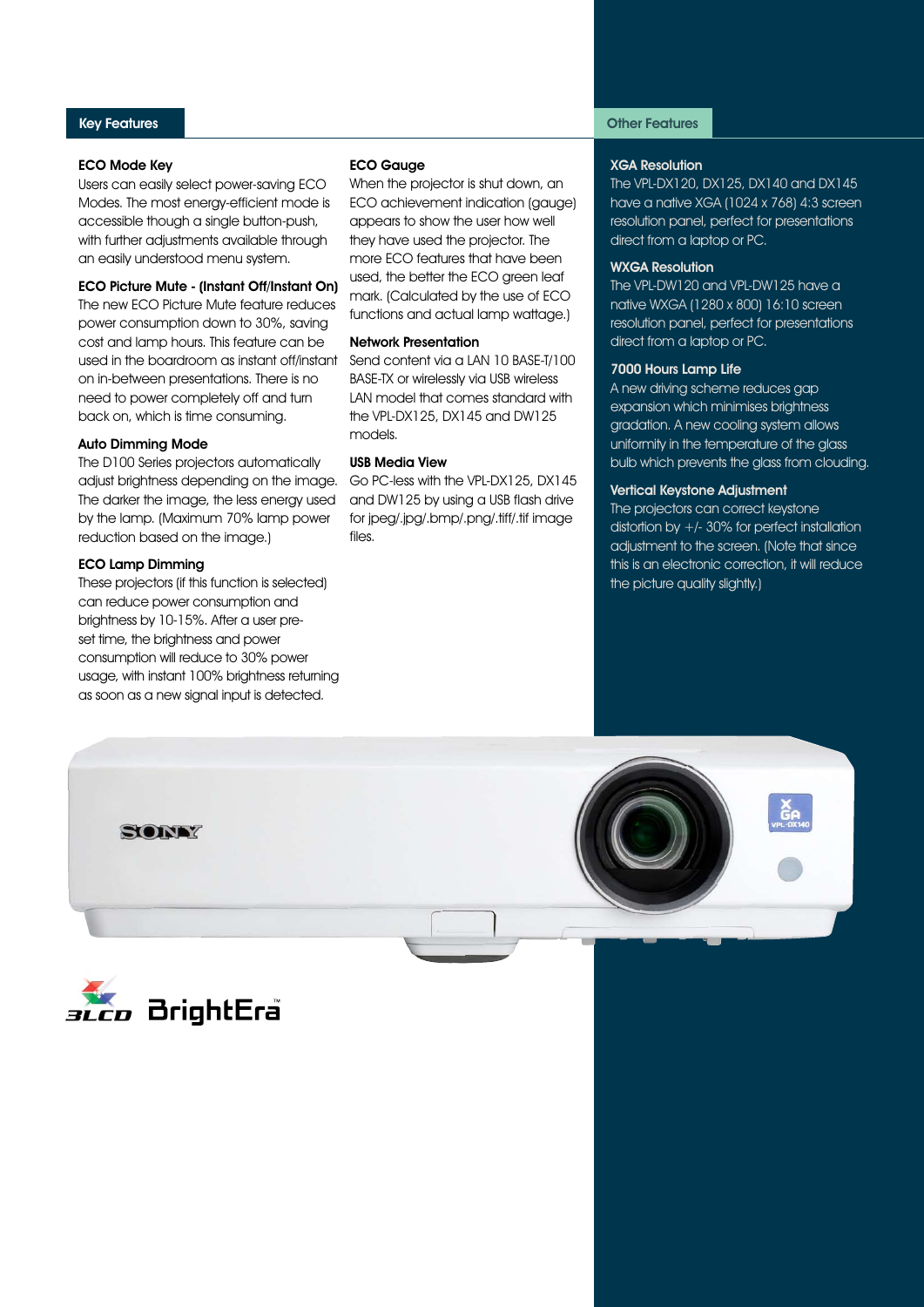# Other Features Continued

#### Digital Zoom

With Digital Zoom, users can enlarge a selected area of a computer-sourced image on the screen up to four times.

# Six Picture Modes

Both these projectors have six available picture modes for correct picture quality; Dynamic, Standard, Game, Living, Cinema and Presentation. With six picture modes and 3 brightness modes combined, users can select the most suitable picture/brightness mode according to the picture source and environment for the perfect image.

#### 3LCD BrightEra Technology

The Sony BrightEra inorganic TFT 3LCD panels deliver improved panel light resistance, higher resolution, high brightness and increased panel reliability.

#### Smart APA (Auto Pixel Alignment)

When a computer is used as a picture source, APA automatically optimises Phase, Pitch and Shift values. These can also be adjusted manually.

#### Auto Input Search

Auto Input Search detects which input has an incoming signal and automatically switches to it. This makes it easier for users to set up the projector prior to making a presentation.

### Picture Muting / Audio Muting

If there is a need to blackout the image or turn off the audio from the projector, all it takes is a single button-press on the remote control. One button will mute audio and image at the same time. There is also a separate "mute audio" button for audio-only muting.

# Audio Switcher Facility

To avoid the need for a separate audio switcher, the projector can be used to select between two audio sources, routing them via a variable audio output to the room amplification system.

#### Picture Freeze Function

Picture Freeze is useful during presentations where users need to look at other material on their PC's screen without the viewing audience being aware. Freeze the current image and users can use their PC independently of the display from the projector.

#### Off and Go

At the end of a presentation, users can turn off the power supply to the projector immediately, instead of going through a 'power down' cycle.

#### Direct Power On/Off

With this function, there is no need to go through 'Standby' mode when powering up the projector. The projector can be set to activate as soon as power is supplied.

#### Built-in Security Measures

The projectors have a package of security measures, including password protection and physical anti-theft anchor points.

#### Optional Accessories **Connector Panels**

LMP-D213 Replacement Projector Lamp



#### Rear connector panel for VPL-DX120, VPL-DW120 and VPL-DX140 projectors



### Rear connector panel for VPL-DX125, VPL-DW125 and VPL-DX145 projectors

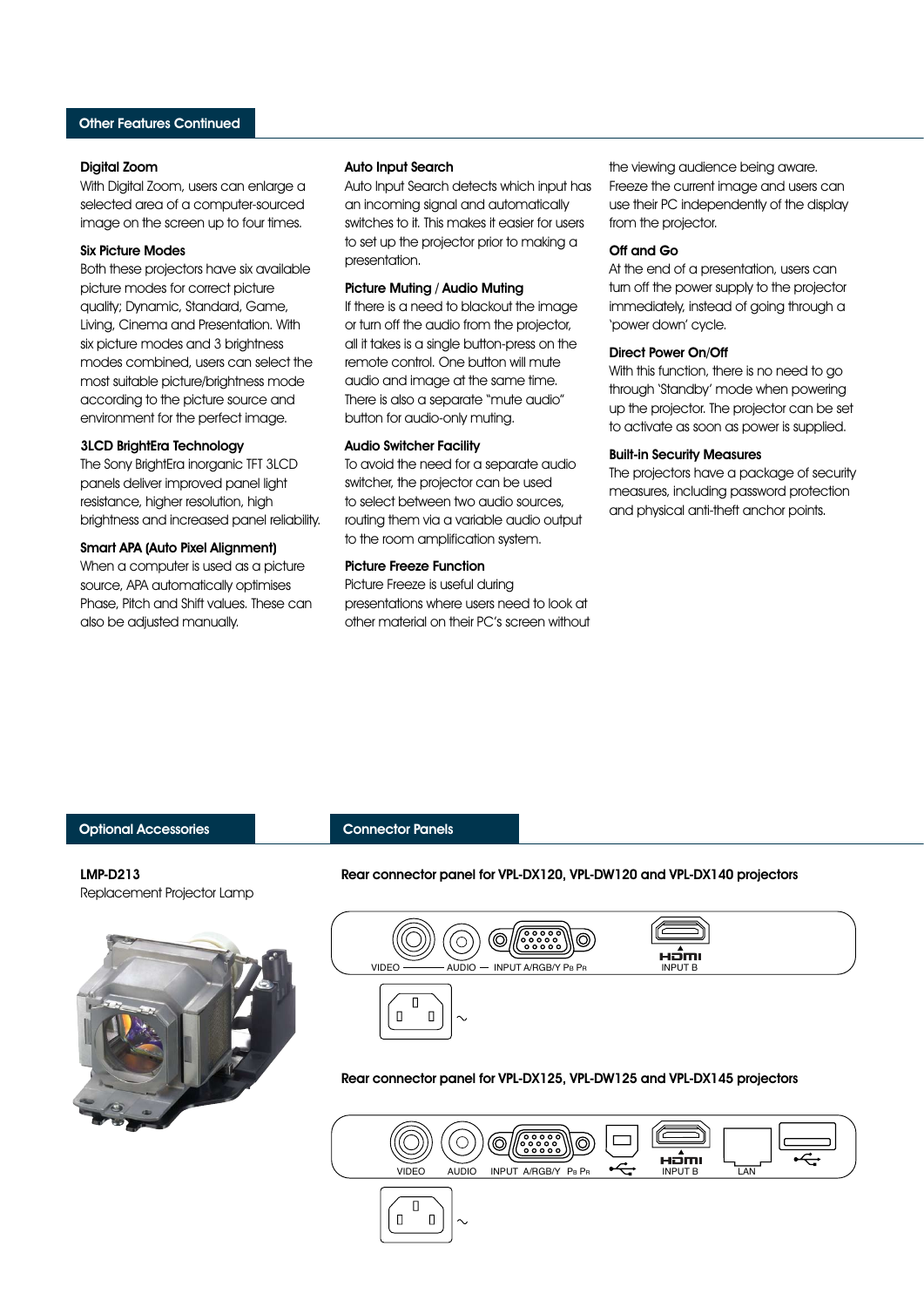# **Dimensions**

# Front Dimensions for the D100 Series projectors



# Bottom Dimensions for the D100 Series projectors



# **PrimeSupport**

All Sony Professional's Desk Top (D100 Series) business projectors sold into the EU, Norway and Switzerland come supplied with a 2 year projector and 1 year lamp/1000 hour lamp cover PrimeSupport pack. This offers unique services and benefits over and above standard warranty:-

2 Year Projector and 1 Year Lamp/1000 Hour PrimeSupport Cover

Freephone telephone helpdesk support (00800 7898 7898) in 5 languages. Collection, repair and return anywhere in EU, Norway and Switzerland.

In addition, optional PrimeSupport Plus packs can be purchased which can further enhance the 3 year support to give extra peace of mind:-

- A 1 year extension of the standard 2 year PrimeSupport to give long-term assurance of expert support, technical assistance and repairs for 3 years from purchase date.
- A 3 year extension of the standard 2 year PrimeSupport to give long-term assurance of expert support, technical assistance and repairs for 5 years from purchase date.
- Provision of a loan unit for 3 or 5 years cover to ensure minimal impact to the customer's business in case of product failure.
- Cover for a lamp failure throughout the 3 year PrimeSupport term for customers who don't want to have any unexpected running costs.

Prime Support